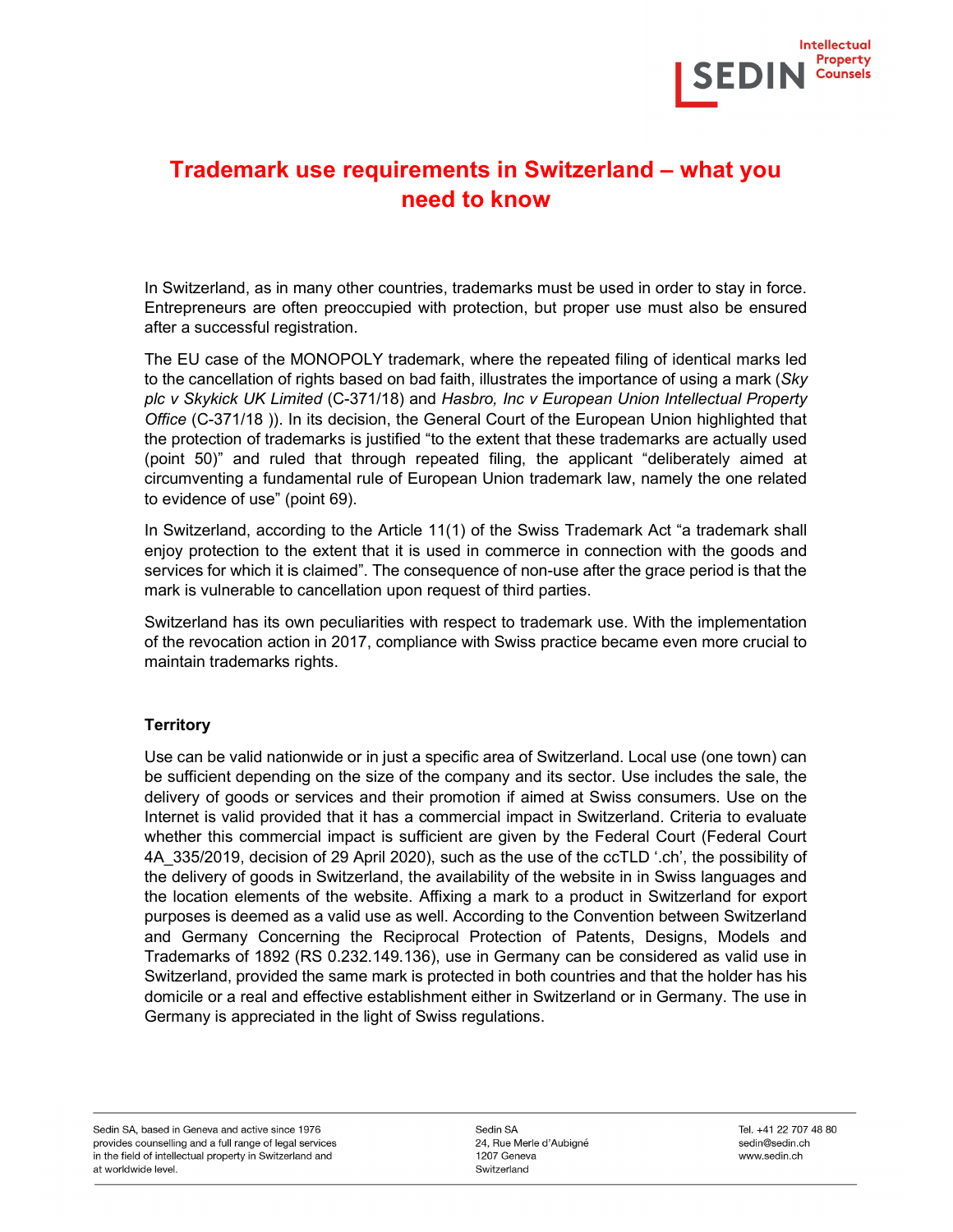

### Grace period

A trademark owner will lose their rights when the mark is not used for five years after the expiry of the opposition period with no opposition having been filed or upon conclusion of opposition proceedings, unless there are legitimate reasons for non-use (Article 12 of the Swiss Trademark Act). Interestingly, the start point of the grace period is not the registration date, unlike in the European Union, the United Kingdom or France. This is because in Switzerland a mark is registered first and then submitted for opposition. For international registrations, the starting point is either the end of the provisional refusal (if any) or the publication date of the notification of grant of protection in the WIPO Gazette.

What if the grace period expires in the course of an appeal or other proceeding? It was once the case that, according to the Swiss Institute guidelines, the invocation of non-use should be considered as inadmissible. However, the Federal Administrative Court overturned this practice in 2019 ruling that the lack of use can be invoked as a preventive measure during the elimination period (GERFLOR/GEMFLOOR case, TAF, Decision B-6675/2016, 19 June 2019). Therefore, if this time limit has expired when the authority takes its decision, it must then deal with the exception of non-use of the opposing mark provided the defendant raised the exception during their first counterstatement. As a precaution, owners should bear this risk in mind before initiating legal action, given that proceedings sometimes last several years. Defendants should not hesitate to preventively put forward the exception of non-use in their first counterstatement, especially where the grace period expiration is approaching. That being said, Swiss regulations are currently being clarified with the aim to avoid preventive exception of non-use for the future as such practice is in violation of the regulations. A return to normal is expected.

#### Partial use

What if the mark is used for a part of the registered goods or services only (partial use)? Since 2017 Swiss practice is quite similar to that of the European Union in this respect. The use in relation to a sub-category validates the right for the entire category provided that the goods or services of the sub-category have the same properties, purpose and destination as those covered by the general category. The protection cannot be extended to all similar products or services that may be considered similar when assessing likelihood of confusion, in particular to products or services that are considered to emanate from the same companies with regards to their usual place of manufacture or distribution. Nor will it be extended to a general indication formulated in broad terms, namely to a category which gathers a wide range of products or services - or even products or services that are different in nature. For instance, the Swiss Institute ruled that the use limited to sleeping pills does not mean use for the registered broad category pharmaceuticals. However, use for pharmaceuticals for the treatment of sleeping problems have been admitted (STILNOX/STILAXX case, IPI - Opposition STILNOX/STILAXX, 20 May 2020). The same reasoning was made in the recent RITALIN case. The trademark was registered for "medicines" and was used for "central nervous system stimulant containing the active substance methylphenidate". The IPI admitted the use for the sub-category of "medicines, namely psychostimulants" (IPI Revocation case No. 101492, 18 May 2021).

Sedin SA 24, Rue Merle d'Aubigné 1207 Geneva Switzerland

Tel. +41 22 707 48 80 sedin@sedin.ch www.sedin.ch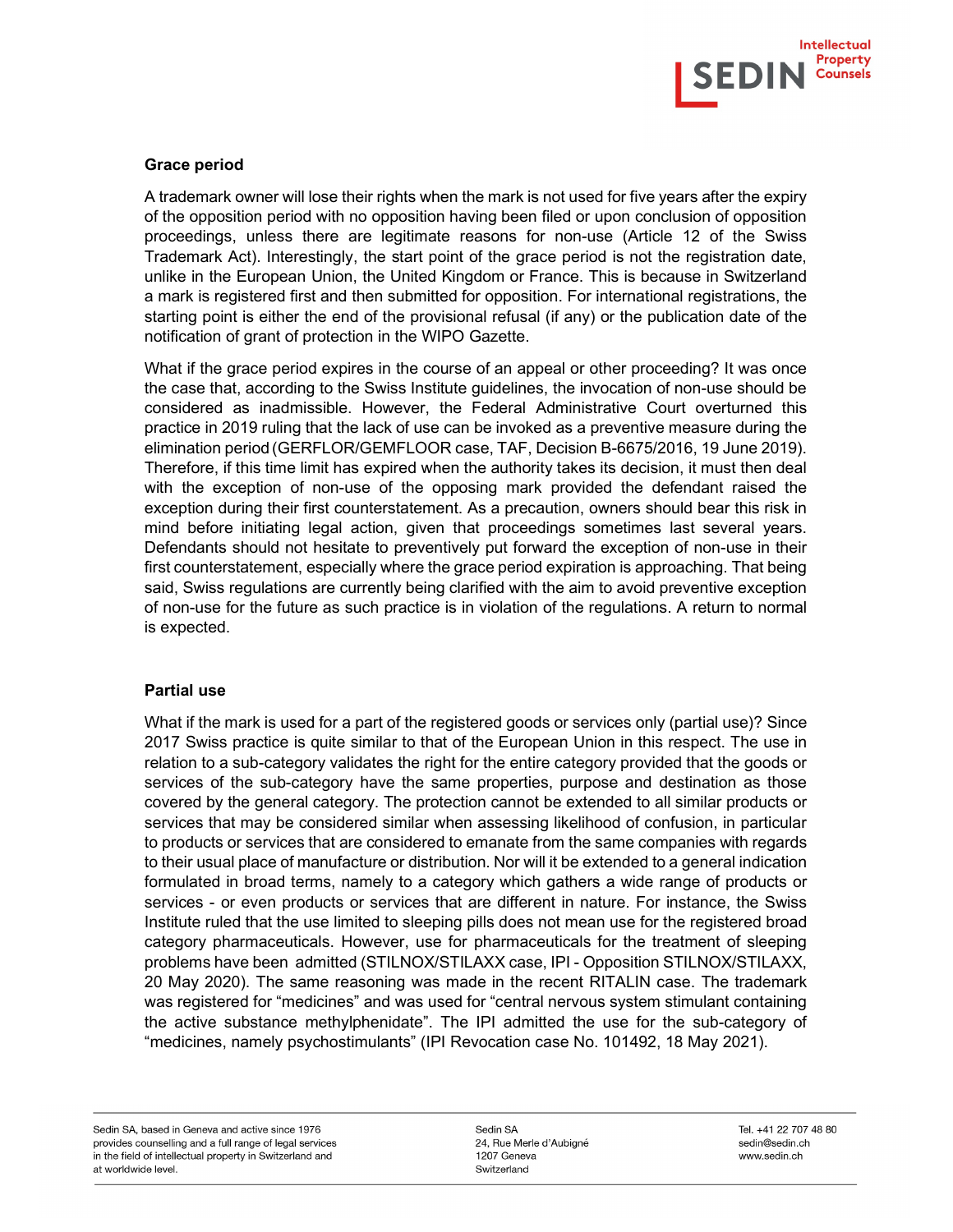

## Use in an altered form

Swiss practice is strict when it comes to validating use of a mark in forms that are different from those that are registered. The rule is that a mark should be used as it is registered (Article 11(1) of the Swiss Trademark Act). This is slightly softened by the Article 11(2), according to which "use in a manner not significantly different from the registered trademark and use for export purposes also constitute use of the trademark". Criteria to assess whether the use constitutes an alteration of the distinctive character of the mark as registered are quite similar to those in EU practice. To give examples, use was denied to the following Swiss registrations.



 GORILLA (registered form) / (sign as used) for chewing gums (IPI - GORILA/Gorila conservation coffees, 19 June 2017);



TRIPP TRAPP /  $\Box$  (sign as used) for baby chairs (ATF 130 III 267 consid 2.4);



 (registered form) / L'EDEL DE CLERON (sign as used) for dairy products (IPI - L'EDEL DE CLERON/ EDEL – SUISSE, 27 November 2014);



 (registered form) / ARTIC (sign as used) for goods in Classes 32 and 33 (TAF B-3056/2012, 4 June 2014); and

 (registered form) + M WATCH MONDAINE / M-WATCH (sign as used) for watches and chronological instruments (TF 4A\_128/2013, 30 September 2013).

On the contrary use was admitted in the following cases



• MUTTI SOLO POMODORO (registered form) /  $\Box$  DOPPIO  $\Box$  (sign as used) for food products (IPI decision No. 13652, 9 December 2015)

Sedin SA, based in Geneva and active since 1976 provides counselling and a full range of legal services in the field of intellectual property in Switzerland and at worldwide level.

Sedin SA 24, Rue Merle d'Aubigné 1207 Geneva Switzerland

Tel. +41 22 707 48 80 sedin@sedin.ch www.sedin.ch